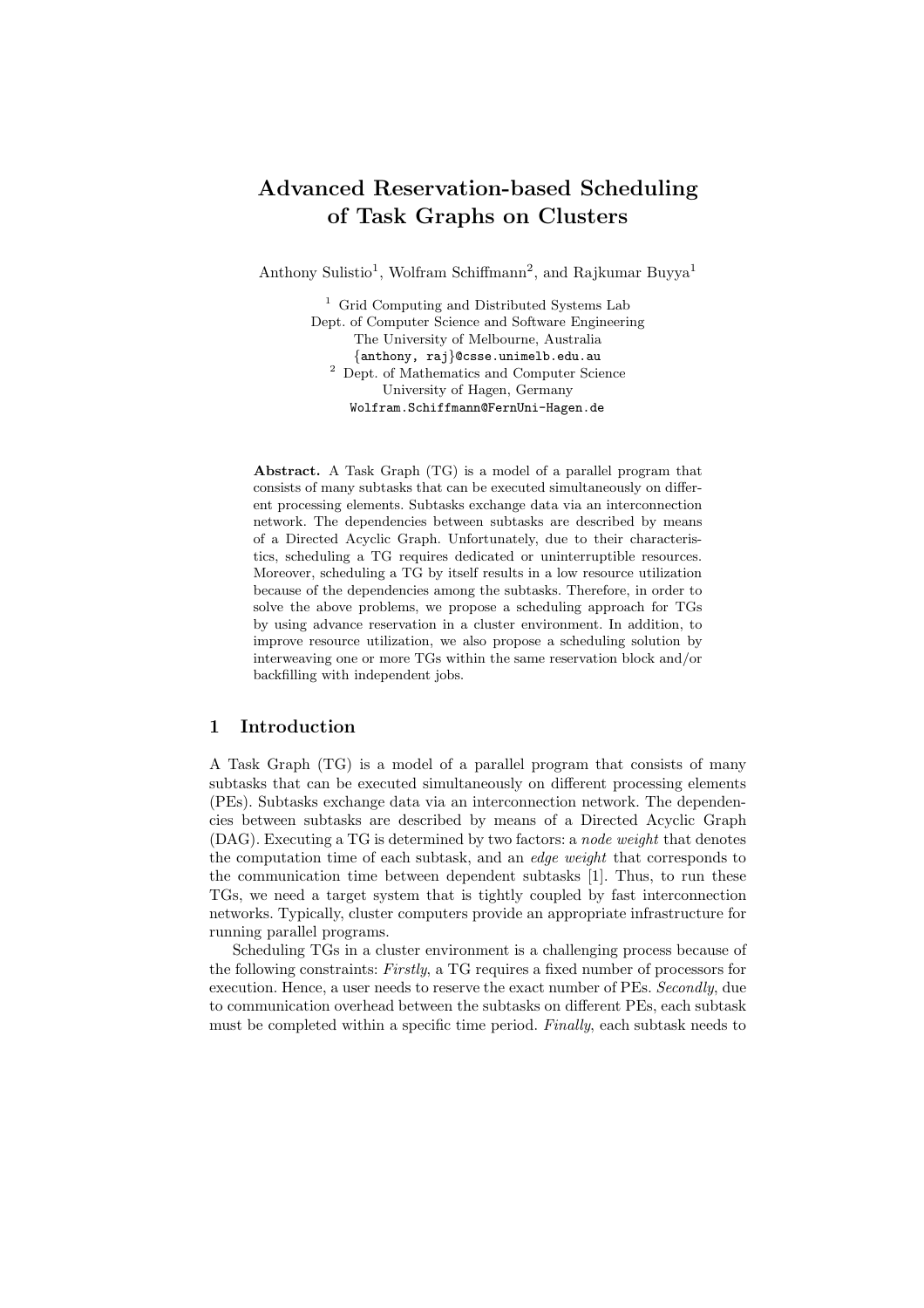wait for its parent subtasks to finish executing in order to satisfy the required dependencies.



Fig. 1. Illustration of a task graph (left) and its schedule (right) on 3 PEs.

Scheduling a TG on a resource can be visualized by a time-space diagram as shown in Figure 1. In this figure, a TG consists of 9 subtasks  $(T0 - T8)$ , and as an example it was scheduled using 4 target processing elements (TPEs). Each subtask has a node weight of 1 time unit, and its edge weight is also shown on Figure 1 (left) in a number next to the arrow line. In order to minimize the schedule length (overall computation time) and the communication costs of a TG, its subtasks must be assigned to appropriate PEs and they must be started after their parent subtasks. In this example,  $T6$  depends on  $T4$  and  $T5$ , so it must wait for both subtasks to finish and it will be scheduled on PE0 in order to minimize the communication cost. However, this schedule does not make an efficient use of the given TPEs. Although this schedule assigned the subtasks to 3 PEs, only 2 PEs are actually needed. In general, the right number of schedule's PEs can not be determined in advance. Thus, the resulting schedules might not be able to make an efficient use of the available PEs. Therefore, in this paper, we will talk about how this problem can be improved upon by means of an advanced reservation-based scheduling.

If we consider DAGs with different node and edge weights, the general scheduling problem is NP-complete [2]. Thus, in practice, heuristics are most often used to compute optimized (but not optimal) schedules. Unfortunately, timeoptimized algorithms do not make an efficient use of the given PEs. In this context, the *efficiency* is measured by the ratio of the *total node weight* in relation to the overall available processing time. As an example, in Figure 1, the efficiency of this TG schedule is  $9/18$  or  $50\%$ , which is quite low because  $PE1$ and  $PE2$  are mostly idling. If there are no idle  $PEs$  at all time, then the efficiency can be said to be optimal (100%).

In [3], a comprehensive test bench (comprised of 36,000 TGs with up to 250 nodes), is used to evaluate the schedule's efficiency of several popular heuristics, such as such as DLS [4], ETF [5], HLFET [6] and MCP [7]. Essentially, it reveals that the efficiency of the DAG-schedules is mostly below 60%, which means a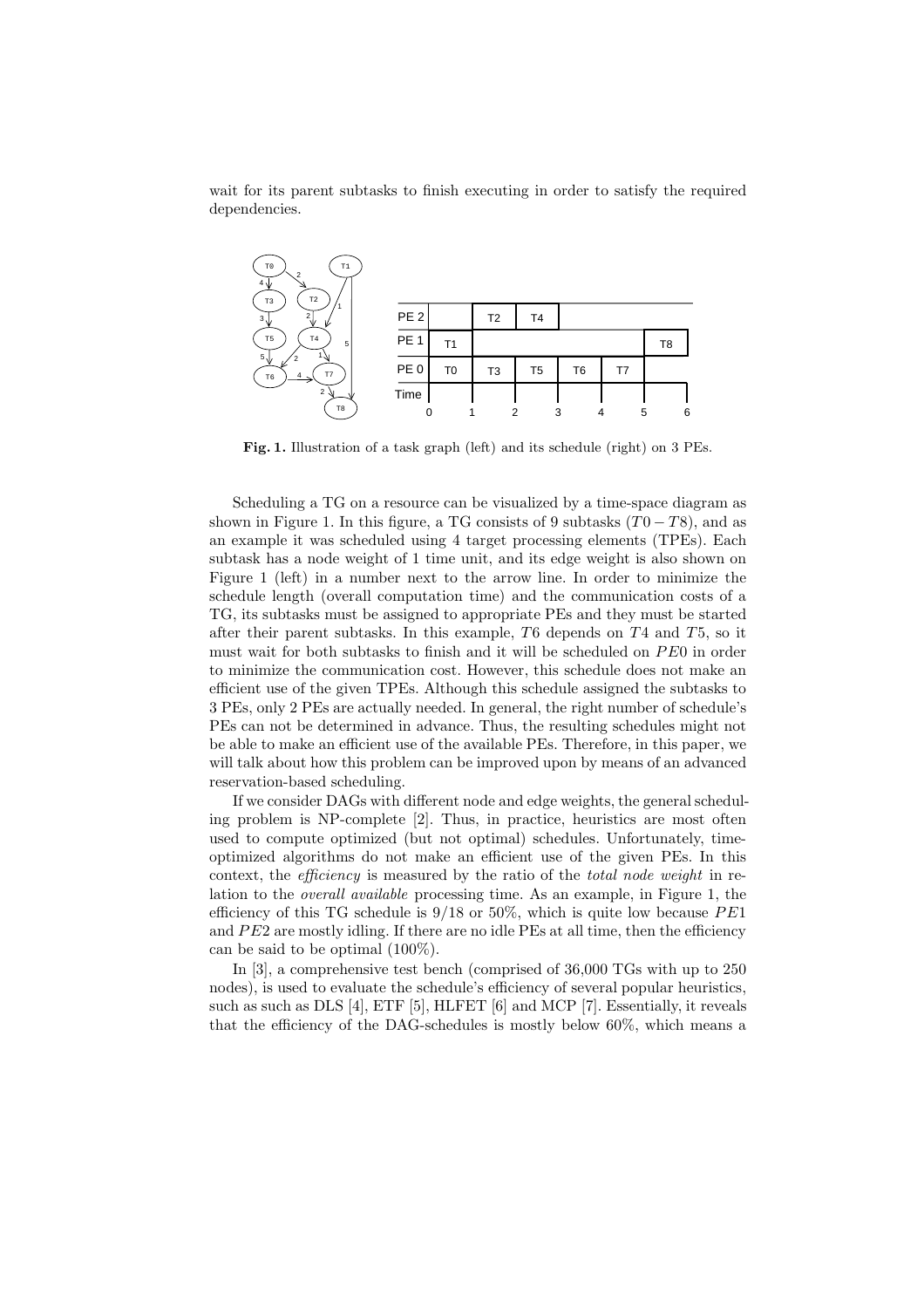lot of the provided computing power is wasted. The main reason is due to the constraints of the schedule as demonstrated in the previous example.

The contribution of this paper is as follows. We propose an approach to schedule TGs by using advance reservation in a cluster environment. Moreover, to improve the efficiency or to maximize the CPU utilization, we also propose a scheduling solution by interweaving one or more TGs within the same reservation block and/or backfilling with other independent jobs.

The rest of this paper is organized as follows. Section 2 mentions some related work in this area. Section 3 describes the proposed model, whereas Section 4 evaluates the effectiveness of the scheduling solution. Finally, Section 5 concludes the paper and gives some future work.

# 2 Related Work

Some systems are available for running DAG applications in the Grid or cluster computing environment, such as Condor [8, 9], GrADS [10], Pegasus [11], Taverna [12] and ICENI [13]. However, only ICENI provides a reservation capability in its scheduler [14]. In comparison to our work, the scheduler inside ICENI does not consider backfilling other independent jobs with the reserved DAG applications. Hence, ICENI resource scheduler does not consider the efficiency of the reserved applications towards CPU utilization.

With regards to the efficiency analysis of functional parallel programs, i.e. executing two or more tasks concurrently, there are only few works done so far. In [15], the authors analyze the efficiency of TG schedules, such as ECPFD [16], DLS [4] and BSA [17] with respect of different Communication-to-Computation (CCR) values. The authors report that a resource efficiency drops down if the CCR value is increased and it also depends on the network topology. Moreover, they find that for coarse grained parallel programs (low CCR), the efficiency achieved is lower than 50%. In [15], the efficiency is defined as speedup of a TG schedule divided by number of processors, where the speedup denotes a ratio of measured parallel execution time to sequential execution time. However, it can be easily shown that this definition of efficiency is equivalent to the one already given in the previous section. Hence, the above findings are similar with [3] as mentioned earlier, except that in [15], the experiments were conducted on a real system because the model accuracy should be evaluated. Therefore, the main goal of our work is to increase the scheduling efficiency of these TGs.

### 3 Description of the Model

### 3.1 System Model

Figure 2 shows the open queueing network model of a resource applied for our work. In this model, there are two queues: one is reserved for TGs while the other one is for parallel and independent jobs. Each queue has a finite buffer with size S to store objects waiting to be processed by one of P independent CPUs or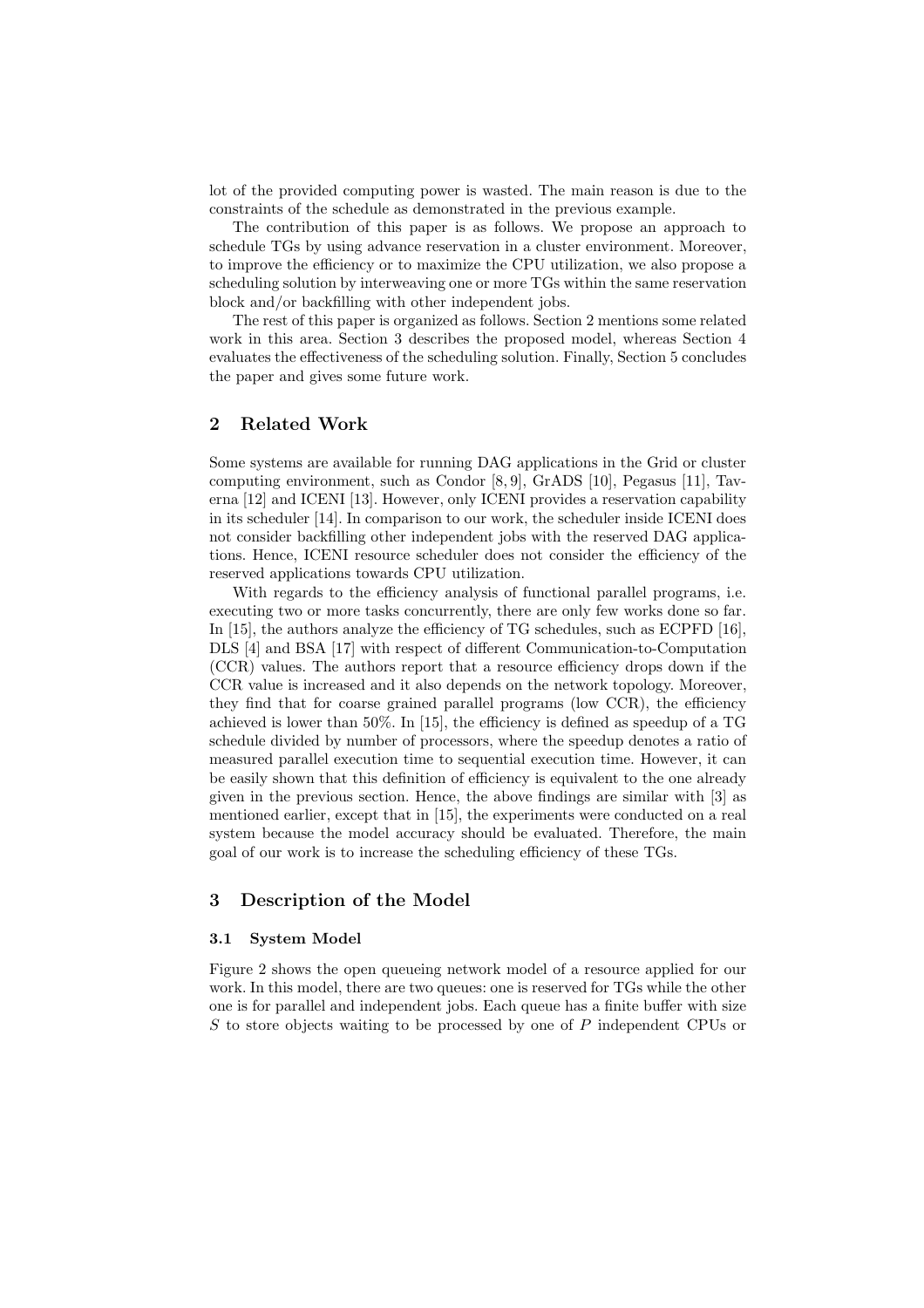PEs. All PEs are connected by a high-speed network. PEs in a resource can be homogeneous or heterogeneous. For this paper, we assume that a resource has homogeneous PEs, each having the same processing power.



Fig. 2. Overall model where a user submits a set of task graphs on a resource.

In this model, as shown in Figure 2, we assume that we have already known the optimal schedules for each TG in the queue and that their run times are also identified. With this assumption, the resource scheduler only needs to reserve and run these TGs. Moreover, the resource scheduler can perform futher optimization methods that will be discussed later on.

### 3.2 User Model

A user provides the following parameters during submission:

- $-TG = \{T1, T2, ..., Tn\}$ : Task Graph (TG) that consists of a set of dependent subtasks, where each subtasks has a node and edge weight.
- $List = \{TG_1, TG_2, ..., TG_k\}$ : a collection of TGs.
- PE : number of CPUs requested.
- start : reservation start time.
- $-$  finish : reservation finish time.

A user needs to make a reservation by specifying a tuple  $\langle PE, start, finish \rangle$ to a resource. Once a reservation has been confirmed, then the user sends List to the resource before the start time, otherwise the reservation will be cancelled. More details on the states of Advance Reservation can be found on [18].

### 3.3 Scheduling Model

The aim of our reservation-based scheduler is to improve the efficiency of each TG. Therefore, for executing TGs, we propose the following approaches:

1. Rearranging subtasks: This is done by rearranging all subtasks in a TG based on the total number of subtasks executed on each PE. For example,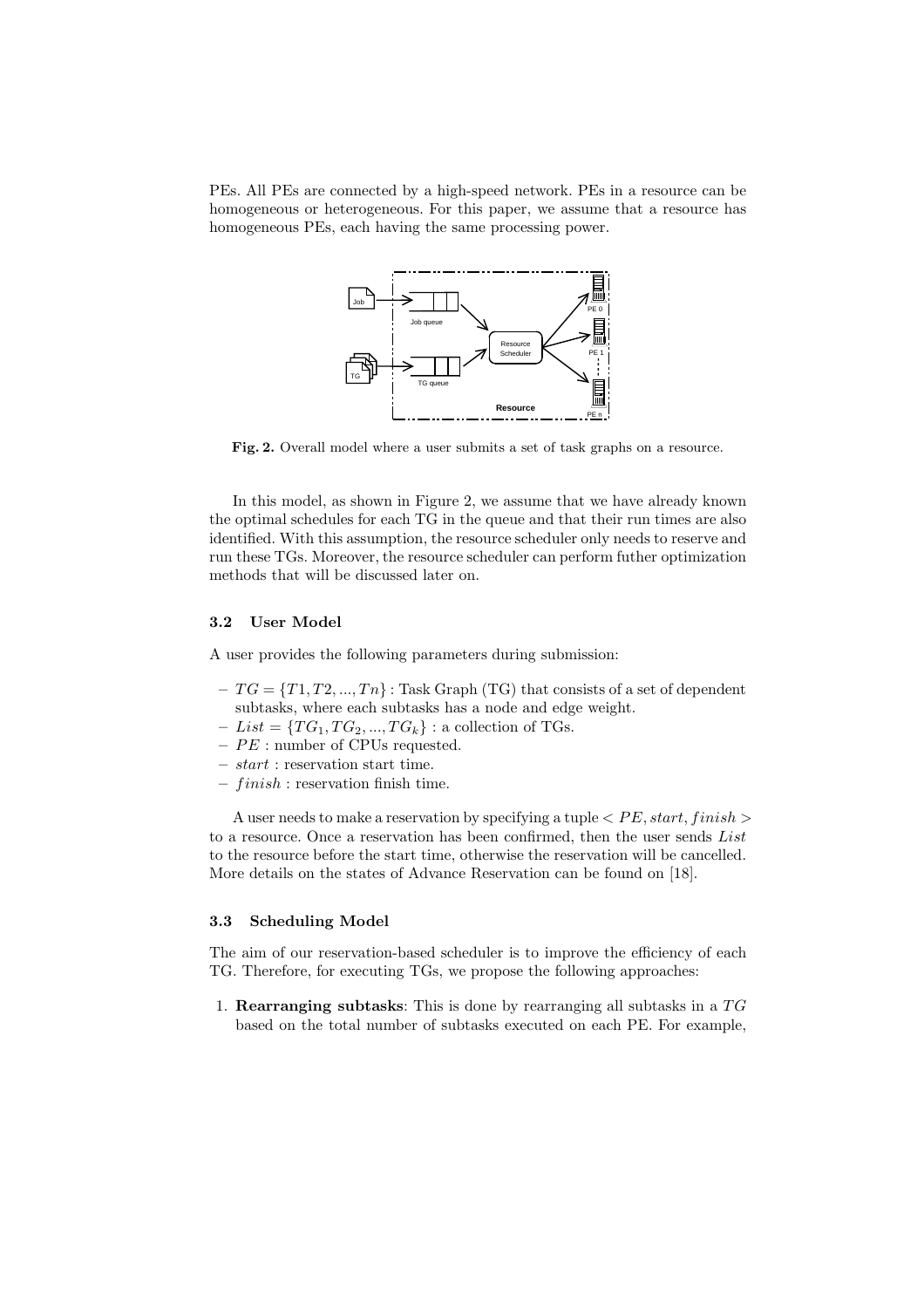

Fig. 3. Scheduling a task graph. The shaded subtasks denote the before (a) and after (b) a moving operation.



Fig. 4. Combining the execution of two  $TG$  by interweaving.

we relocate all subtasks of PE0, PE1 and PE2 as depicted in Figure 1 to  $PE2, PE0$  and  $PE1$  respectively as shown in Figure 3(a). This fundamental step is required as a basis for the next step.

- 2. Moving subtasks: This is done by moving one or more subtasks from one PE to another as long as there are empty slots. For example, we move  $T1$ and T8 as mentioned in Figure 3(a) from PE0 to PE1 and PE2 respectively as shown in Figure 3(b). With this approach, the best case scenario would result in the reduction of the schedule's PEs (SPEs). Hence, the available PEs can be used to run another  $TG$  by interweaving and/or backfilling with independent jobs as discussed in the next step.
- 3. Interweaving TGs: This can be done by combining two or more  $T$ Gs from List and still keeping the original allocation and dependencies untouched.

For example, in Figure 4, two TGs that require the same number of PEs are interlocked. In general, the number of PEs do not matter. Each TG has an earliest task to start with. Without the loss of generality, this  $TG$  can be placed on a PE that will be availabe next. Due to the time relation in a schedule, we can now look if the second earliest TG "row" can be placed on another PE. If yes, we can proceed in this way until the second  $TG$  is completely placed. If there are no PEs available to fit the time relations, we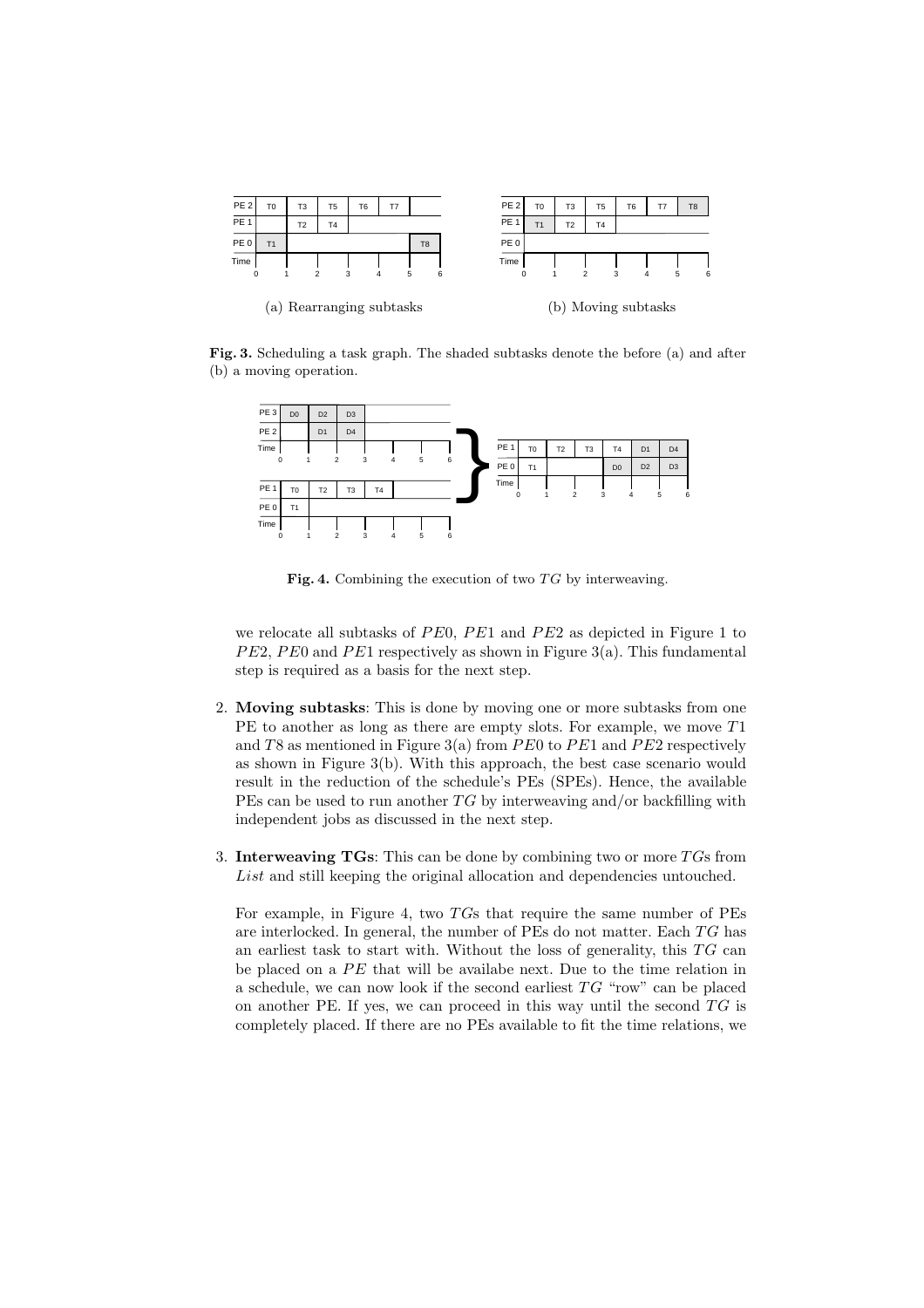delay all the previously placed task rows of that schedule appropriately. Of course this will create gaps of idle processor-cycles. But these gaps can be hopefully closed by the following backfilling step.

4. Backfilling a TG or remaining gaps between interweaved TGs: This can be done if there are smaller independent jobs that can be fit in and executed without delaying any of the subtasks of a TG.

In this step, we try to close the gaps by using (independent) jobs from another queue. In contrast to the interweaving step, the best fitting jobs should be selected out of this queue. We start with the first gap and look for the job that has an estimated schedule length lower or (best) equal to the gap's length. Jobs that can not be used to fill enough gaps must be scheduled after all the parallel programs are executed. As an example, there is enough gap on PE0 in Figure 4 to put 2 small independent jobs, each runs for 1 time unit.

# 4 Performance Evaluation

In order to evaluate the performance of our advanced reservation-based scheduler (AR), we compare it with two standard algorithms, i.e. First Come First Serve (FCFS) and EASY backfilling (Backfill) [19]. We use GridSim toolkit [18] to conduct the experiment with different parameters. We simulate the experiment with three different target systems that consist of clusters with varying number of processors, i.e. 16, 32 and 64 PEs. Then, we run the experiment by submitting both TGs and other jobs (taken from a workload trace) into these systems.

#### 4.1 Experimental Setup

Test Bench Structure In this experiment, we use the same test bench (created by a task graph generator), as discussed in [1] and [3], to evaluate the performance of our scheduler. Therefore, we briefly describe the structure of the test bench. More detailed explanation of the test bench can be found in [1].

TGs with various properties are synthesized by a graph generator whose input parameters are varied. The directory tree that represents the structure of test bench are shown in Figure 5. The total number of TGs at each level within a path of the tree is shown on the right side. The parameters of a TG is described as follows (from top to bottom level in Figure 5):

- Graph Size (GS): denotes the number of nodes or subtasks for each TG. In Figure 5, The parameters of a generated TG are grouped into three categories: 7 to 12 nodes (GS7 12), 13 to 18 nodes (GS13 18) and 19 to 24 nodes  $(GS19_24)$ .
- Meshing Degree (MD) or Number of Sons (NoS): denotes the number of dependencies between the subtasks of each TG. When a TG has a low, medium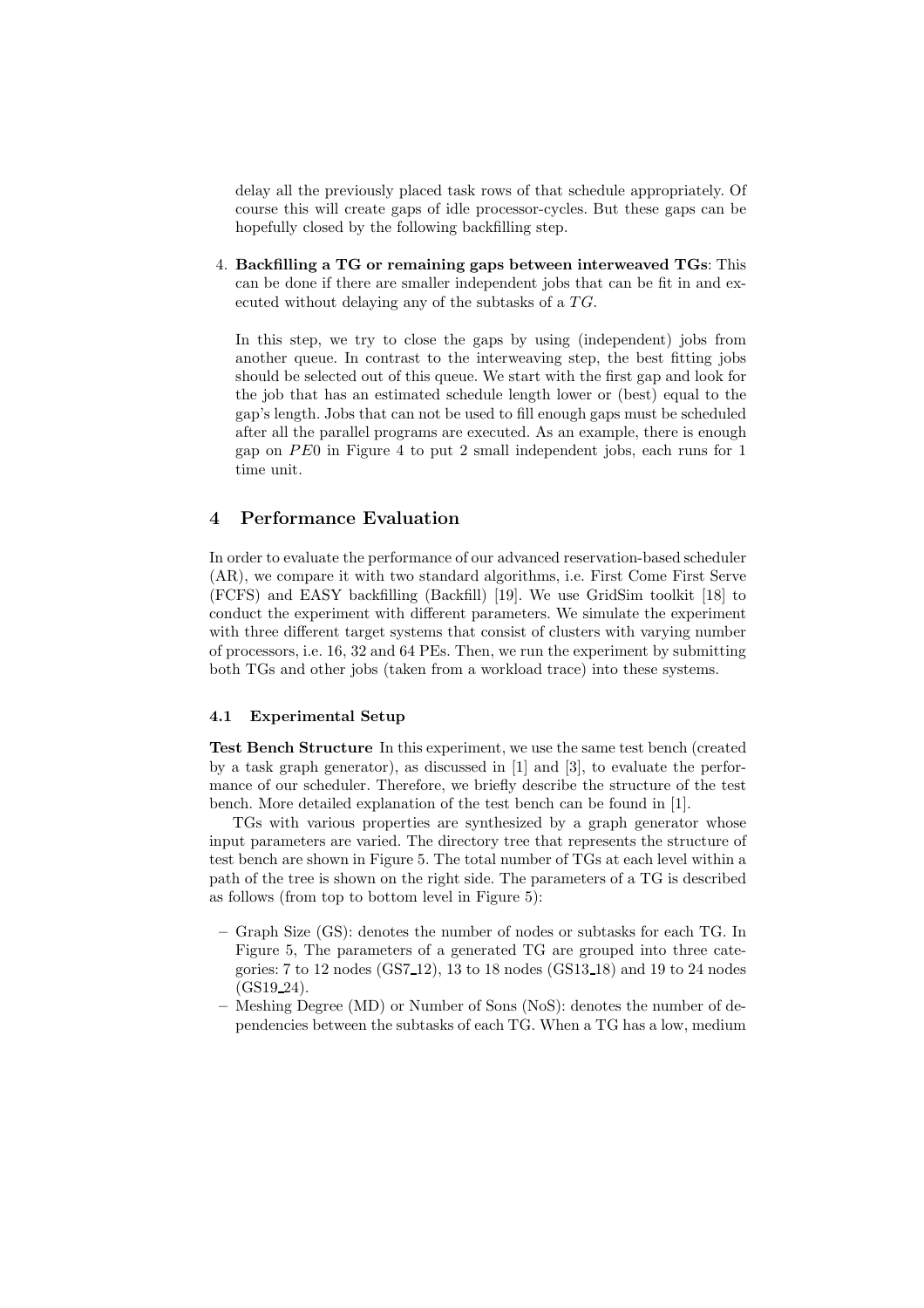

Fig. 5. Structure of the test bench.

and strong meshing degree, the NoS in Figure 5 are NoS Low, NoS Avg and NoS High respectively. TGs with random meshing degrees are represented as NoS Rand.

- Edge Length (EL): denotes the distance between connected nodes. When a TG has a short, average and long edge length, Figure 5 depicts the notation as EL Short, EL Avg and EL Long respectively. TGs with random edges are represented as EL Rand.
- Node- and Edge-weight: denotes the Computation-to-Communication Ratio with a combination of heavy  $(H)$ , light  $(L)$  and random  $(R)$  weightings for the node and edge.

From this test bench, we also use the optimal schedules for the branches of GS7 12 and GS13 18 for both 2 and 4 TPEs. Each branch contains 2,400 task graphs, hence the maximum number of task graphs that we use is 9,600. These optimal schedules were computed and cross-checked by two independent informed search algorithms (branch-and-bound and  $A^*$ ) [1]. Note that at the time of conducting this experiment, the optimal schedules of GS19 24 for 4 TPEs are not yet completed. Therefore, we do not incorporate the schedules of GS19 24 for 2 TPEs into the experiment for consistency.

Workload Trace We also take two workload traces from the Parallel Workload Archive [20] for our experiment. We use the trace logs from DAS2 fs4 (Distributed ASCI Supercomputer-2 or DAS in short) cluster of Utrecht University, Netherlands and LPC (Laboratoire de Physique Corpusculaire) cluster of Universite Blaise-Pascal, Clermont-Ferrand, France. The DAS cluster has 64 CPUs with 33,795 jobs, whereas the LPC cluster has 140 CPUs with 244,821 jobs. The detailed analysis for DAS and LPC workload traces can be found in [21] and [22] respectively. Since both original logs recorded several months of run-time period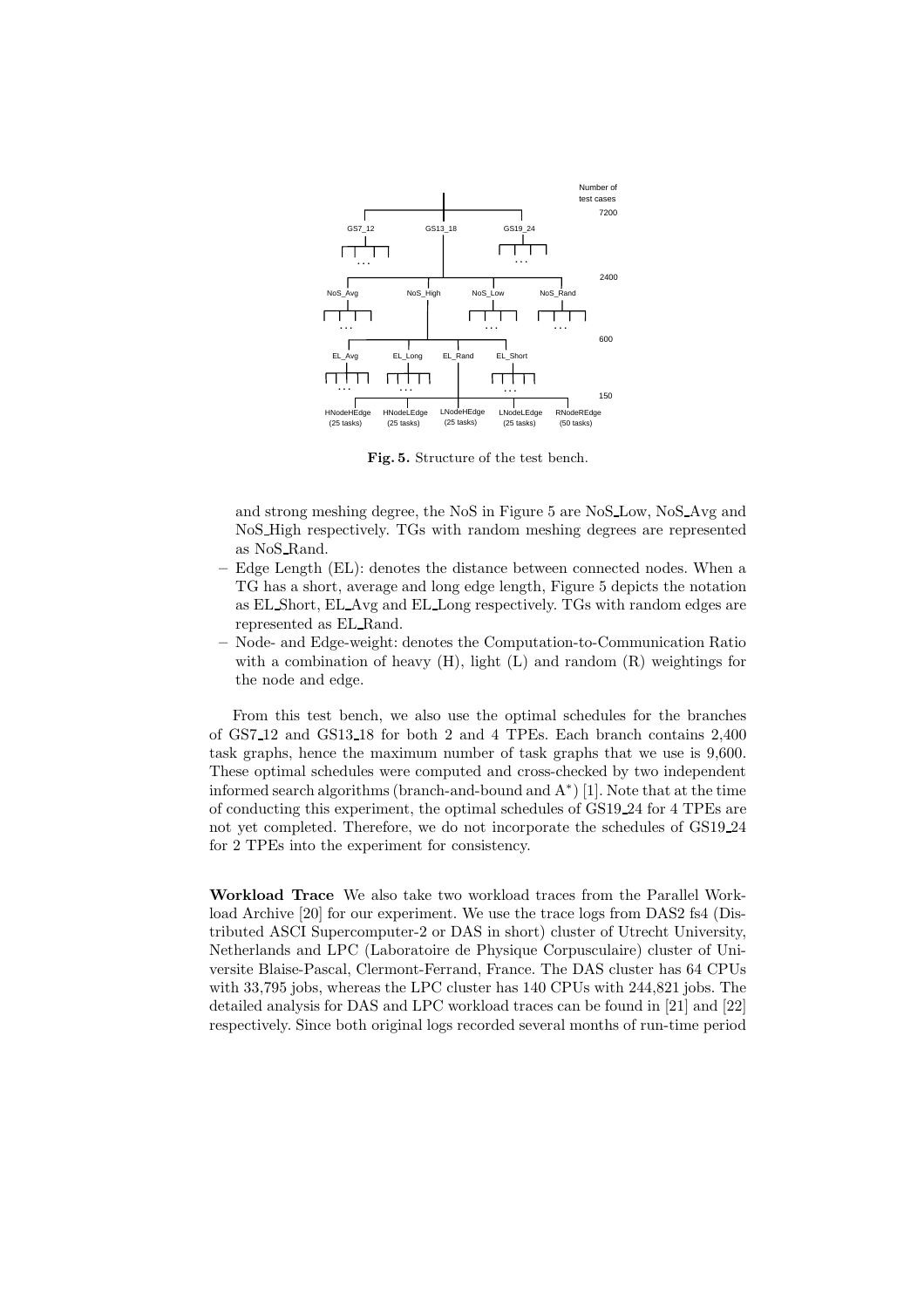with thousands of jobs, we limit the number of submitted jobs to be 1000, which is roughly a 5-days period from each log. If the job requires more than the total PEs of a resource, we set this job to the maximum number of PEs.

In order to submit 2,400 TGs within the 5-days period, a Poisson distribution is used. 4 TGs arrive in approximately 10 minutes for conducting the FCFS and Backfill experiments. When using the AR scheduler, we set the limit of each reservation slot to contain only 5 TGs from the same leaf of the test bench tree from Figure 5. Hence, only 480 reservations were created during the experiment, where every 30 minutes a new reservation is requested. If there are no available PEs, then the resource scheduler will reserve the next available ones.



### 4.2 Results

Fig. 6. Total completion time on the DAS trace with 4 TPEs (lower is better).

Figure 6 and 7 show a huge gain for using AR scheduler for the total completion time on 4 TPEs for both the DAS and LPC trace respectively, especially on a resource that has 16 PEs. Note that for 2 TPEs, the results are similar, hence they are being omitted in this paper.

There are two main reasons that the AR scheduler manages to complete much earlier. The first reason is because a set of TGs in a single reservation slot can be interweaved successfully, as shown in Table 1. For TGs on a GS7 12 branch fot 4 TPEs, the initial reservation duration time is reduced up to 23.74% on the HNode LEdge branch. For TGs on a GS13 18 branch for 4 TPEs, the maximum reduction is 26.31% on the HNode HEdge branch. In constrast, the reduction is much smaller for 2 TPEs on the same branches. The reduction in the reservation duration time can also be referred to as an increase in the efficiency of scheduling TGs in this experiment. Overall, these results show that the achievable reduction depends on the size of the TGs and their graph properties as well.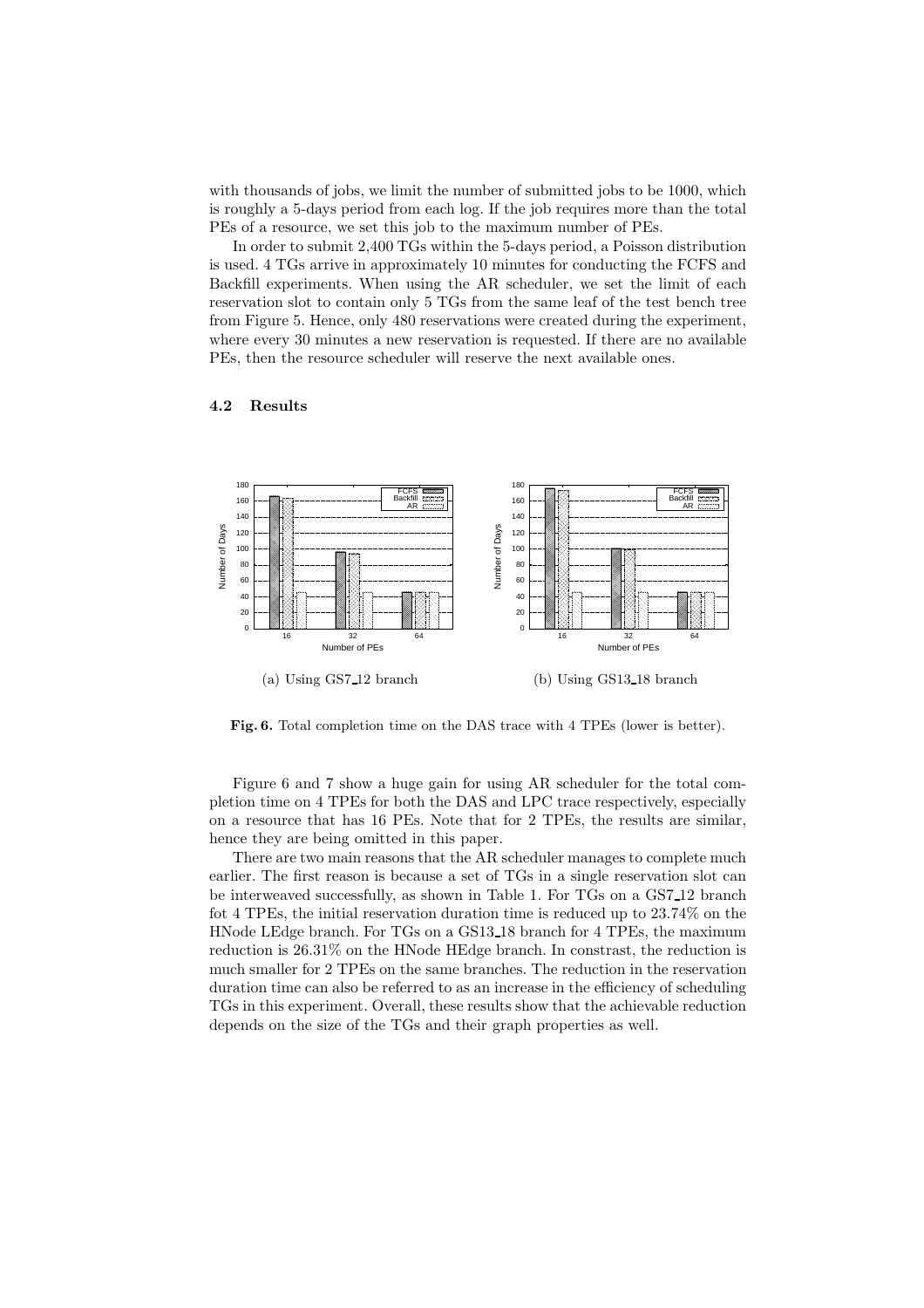

Fig. 7. Total completion time on the LPC trace with 4 TPEs (lower is better).

| Task Graph         | 2 TPEs (% reduction) |                     |       | 4 TPEs (% reduction) |                |       |
|--------------------|----------------------|---------------------|-------|----------------------|----------------|-------|
| Parameters         | GS7 <sub>-12</sub>   | GS13 <sub>-18</sub> | Avg   |                      | GS7_12 GS13_18 | Avg   |
| MD Low             | 2.06                 | 2.15                | 2.10  | 14.99                | 22.80          | 18.89 |
| MD Avg             | 6.59                 | 7.73                | 7.16  | 13.68                | 19.87          | 16.78 |
| MD High            | 9.66                 | 9.61                | 9.64  | 12.33                | 16.55          | 14.44 |
| MD Rand            | 5.35                 | 4.68                | 5.02  | 15.80                | 23.54          | 19.67 |
| EL Long            | 0.21                 | 0.00                | 0.11  | 9.52                 | 11.85          | 10.69 |
| EL Short           | 11.92                | 13.99               | 12.96 | 16.89                | 23.04          | 19.96 |
| EL Avg             | 3.64                 | 3.03                | 3.34  | 13.83                | 22.55          | 18.19 |
| EL Rand            | 7.89                 | 7.15                | 7.52  | 16.55                | 25.32          | 20.94 |
| LNode LEdge        | 4.02                 | 3.99                | 4.00  | 8.42                 | 10.94          | 9.68  |
| LNode HEdge        | 6.80                 | 8.01                | 7.41  | 9.73                 | 12.62          | 11.17 |
| HNode LEdge        | 5.75                 | 5.47                | 5.61  | 23.74                | 25.72          | 24.73 |
| <b>HNode HEdge</b> | 7.57                 | 6.69                | 7.13  | 18.78                | 26.31          | 22.55 |
| RNode REdge        | 5.67                 | 6.05                | 5.86  | 12.26                | 24.60          | 18.43 |

Table 1. Average percentage of reduction in a reservation duration time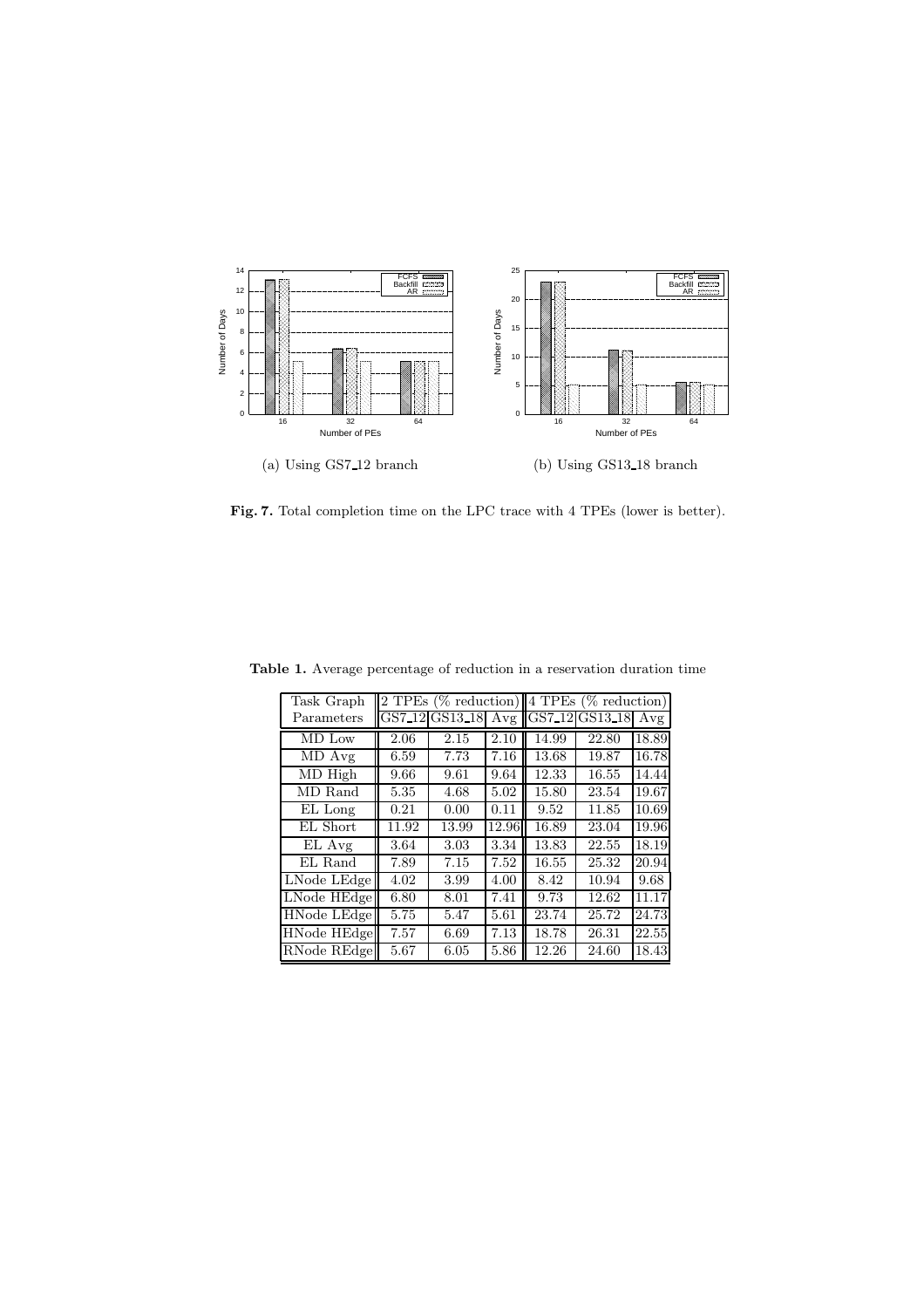| Task Graph               | 2 TPEs   |                                        |                   | 4 TPEs   |         |                   |
|--------------------------|----------|----------------------------------------|-------------------|----------|---------|-------------------|
| Parameters               |          | GS7 <sub>-12</sub> GS13 <sub>-18</sub> | Avg               | GS7_12   | GS13_18 | Avg               |
| MD Low                   | 1.089.00 | 432.00                                 | 760.50            | 711.33   | 209.67  | 460.50            |
| MD Avg                   |          | 4,499.00 2,301.33 3,400.17             |                   | 2,121.33 |         | 2,585.33 2,353.33 |
| MD High                  | 598.67   | 145.00                                 | 371.83            | 197.67   | 614.33  | 406.00            |
| MD Rand                  | 943.33   | 1,041.67                               | 992.50            | 698.67   | 644.33  | 671.50            |
| EL Long                  | 2,834.67 |                                        | 1,627.33 2,231.00 | 1,574.33 |         | 491.33 1,032.83   |
| EL Short                 | 1.811.33 | 1,114.00 1,462.67                      |                   | 467.33   |         | 2,469.33 1,468.33 |
| EL Avg                   | 2.263.67 |                                        | 379.67 1,321.67   | 777.33   | 329.00  | 553.17            |
| EL Rand                  | 220.33   | 799.00                                 | 509.67            | 910.00   | 764.00  | 837.00            |
| LNode LEdge              | 1,760.67 |                                        | 865.33 1,313.00   | 981.33   | 329.67  | 655.50            |
| LNode HEdge              | 602.67   | 74.67                                  | 338.67            | 436.67   | 9.33    | 223.00            |
| <b>HNode LEdge</b>       | 620.67   | 102.00                                 | 361.33            | 201.67   | 146.67  | 174.17            |
| HNode HEdge 1,259.67     |          | 382.00                                 | 820.83            | 509.33   | 962.67  | 736.00            |
| RNode REdge $ 2,886.33 $ |          | 2,496.00                               | 2.691.1           | 1,600.00 |         | 2,605.33 2,102.67 |

Table 2. Average of total backfill time on the DAS trace (in seconds)

The second reason is because there are many small independent jobs that can be used to fill in the "gaps" within a reservation slot, as depicted in Table 2 and 3. However, on average, the AR scheduler manages to backfill more jobs from the LPC trace into the reservation slot compare to the DAS trace. This is due to the characteristics of workload jobs themselves. The first 1000 jobs from the LPC trace are primarily independent jobs that require only 1 PE with an average runtime of 23.11 seconds. In contrast, the first 1000 jobs from the DAS trace contain a mixture of independent and parallel jobs that require on average 9.15 PEs with an average runtime of 3676.70 seconds. These phenomena also explain why the total completion time on the DAS trace took much longer than the LPC one.

An interesting observation to note from Figure 6 and 7 is that, the total completion time for the AR scheduler is the same for a resource with 16, 32 and 64 PEs. The FCFS and Backfill algorithm only manage to finish within the same time as the AR scheduler when a resource has 64 PEs. Hence, the AR scheduler executes these jobs and TGs more efficiently.

### 5 Conclusion and Future Work

In this paper, we have presented a novel approach to schedule TGs by using advance reservation in a cluster environment. In addition, to improve resource utilization, we proposed a scheduling solution (AR scheduler) by interweaving one or more TGs within the same reservation block and/or backfilling with other independent jobs.

The results showed that the AR scheduler performs better than the standard FCFS and Easy backfilling algorithms for reducing both the reservation duration time and the total completion time. The AR scheduler managed to interweave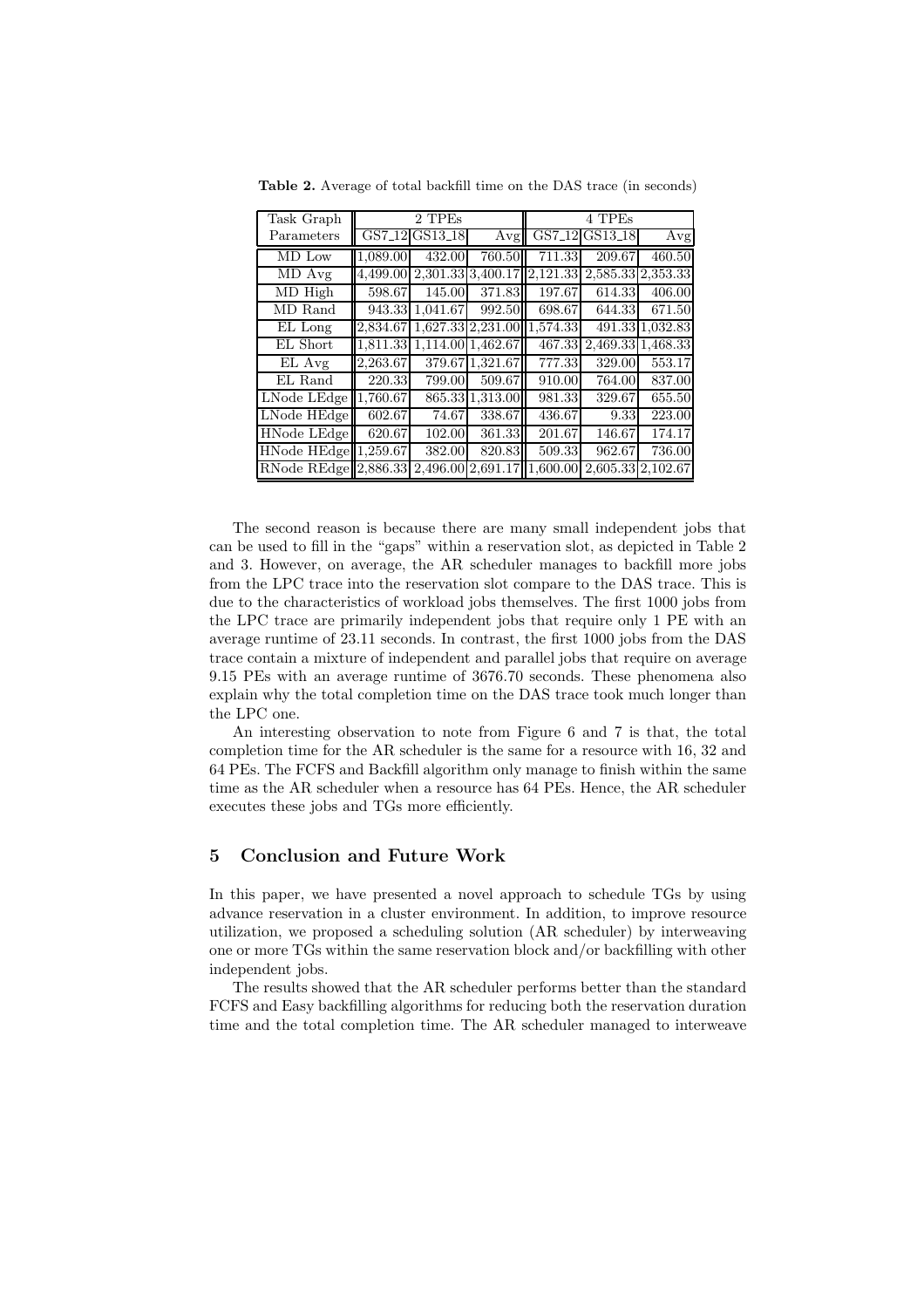| Task Graph                 | 2 TPEs   |                   |                                     | 4 TPEs   |                     |                   |  |
|----------------------------|----------|-------------------|-------------------------------------|----------|---------------------|-------------------|--|
| Parameters                 |          | GS7_12 GS13_18    | Avg                                 | GS7 12   | GS13 <sub>-18</sub> | Avg               |  |
| MD Low                     | 2,451.67 |                   | 1,640.67 2,046.17 1,136.00          |          | 815.67              | 975.83            |  |
| MD Avg                     | 883.00   | 474.00            | 678.50                              | 718.00   | 2,874.33 1,796.17   |                   |  |
| MD High                    |          |                   | 1,902.33 1,916.67 1,909.50 2,334.00 |          |                     | 678.00 1,506.00   |  |
| MD Rand                    | 2.474.67 |                   | 1,698.67 2,086.67  2,172.00         |          |                     | 1,020.33 1,596.17 |  |
| EL Long                    | 2,018.67 |                   | 1,611.33 1,815.00 1,889.00          |          |                     | 1,419.33 1,654.17 |  |
| EL Short                   | 1,830.67 |                   | 1,835.00 1,832.83 1,610.00          |          |                     | 1,846.33 1,728.17 |  |
| EL Avg                     | 2,469.00 |                   | 1,213.67 1,841.33 1,218.33          |          | 455.00              | 836.67            |  |
| EL Rand                    | 1,393.33 |                   | 1,070.00 1,231.67 1,642.67          |          | 1,667.67            | 1,655.17          |  |
| LNode LEdge $ 1,578.33 $   |          |                   | 978.00 1,278.17 1,459.33            |          |                     | 1,419.00 1,439.17 |  |
| LNode $HEdge  1,126.33 $   |          |                   | 1,051.33 1,088.83 1,387.67          |          | 541.67              | 964.67            |  |
| $HNode$ LEdge $  2,114.33$ |          |                   | $\overline{683.00}$ 1,398.67        | 828.00   | 940.33              | 884.17            |  |
| HNode HEdge  1,121.67      |          |                   | 1,529.33 1,325.50                   | 838.00   | 1.011.00            | 924.50            |  |
| RNode $REdeg  1,771.00$    |          | 1,488.33 1,629.67 |                                     | 1,847.00 | 1,476.33            | 1,661.67          |  |

Table 3. Average of total backfill time on the LPC trace (in seconds)

a set of task graphs with a reduction of up to 23.74% and 26.31% on 7–12 nodes and 13–18 nodes with 4 target processing elements (TPEs) respectively. However, much smaller reduction is noticed for 2 TPEs on same nodes. These results also showed that the achievable reduction depends on the size of the task graphs and their graph properties as well. Finally, the results showed that when there are many small independent jobs, the AR scheduler accomplished to fill these jobs into the reservation blocks.

An extension to this work is to consider scheduling task graphs with an economy model in order to see how efficient the AR scheduler is in terms of resource profits and user costs. Moreover, the AR scheduler can be extended to interweave task graphs from different reservation slots within a specified time block.

#### Acknowledgement

We would like to thank Chee Shin Yeo, Uros Cibej and anonymous reviewers for their comments on the paper.

### References

- 1. Hoenig, U., Schiffmann, W.: A comprehensive test bench for the evaluation of scheduling heuristics. In: Proc. of the 16th International Conference on Parallel and Distributed Computing and Systems (PDCS'04), Cambridge, USA (2004)
- 2. Coffman, E.G., ed.: Computer and Job-Shop Scheduling Theory. Wiley (1976)
- 3. Hoenig, U., Schiffmann, W.: Improving the efficiency of functional parallelism by means of hyper-scheduling. In: Proc. of the the 35th International Conference on Parallel Processing (ICPP - in print), Ohio, USA (2006)
- 4. Sih, G.C., Lee, E.A.: A compile-time scheduling heuristic for interconnectionconstrained heterogeneous processor architectures. IEEE Transactions on Parallel and Distributed Systems 4(2) (1993) 75–87